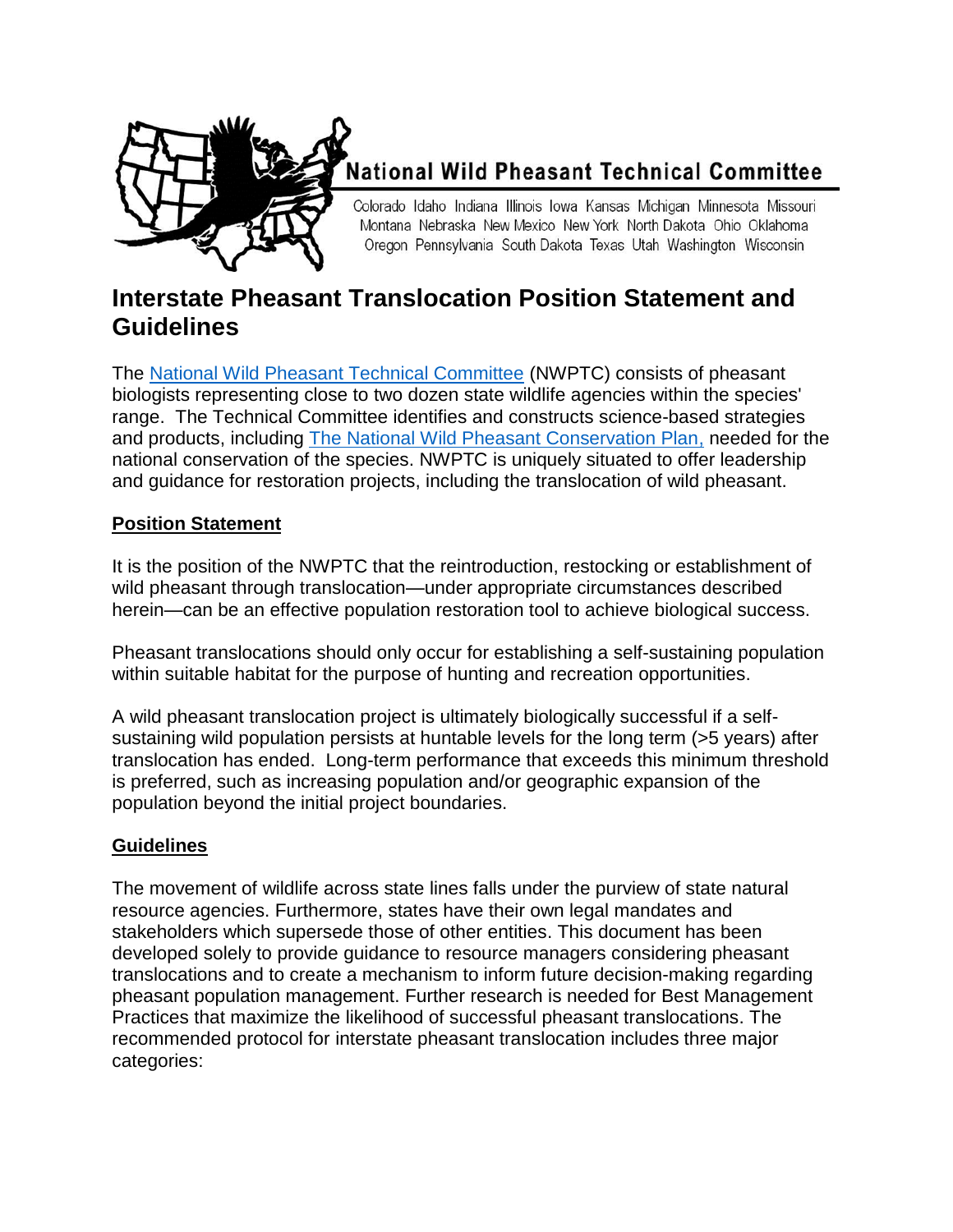- 1. Official Letter of Request
- 2. Proposal
- 3. Post-Release Reporting

#### 1. Official letter of request

In order to avoid potential miscommunication, it is paramount that program leads from both the source and receiving state wildlife agencies be informed and involved early in the process. This can be facilitated by the submission of an official letter of request for an interstate pheasant translocation sent by the receiving state program lead to the source state wildlife agency. If the request is coming from another entity such as a federal agency, non-governmental organization or private party, then the official letter of request should be sent to both the source and receiving state wildlife agencies with copies addressed to the program leads.

The official request letter needs to be sent far enough in advance of the desired translocation to allow adequate time for consideration, decision making, and logistical preparation. The additional time is necessary as some states require the requesting agency/entity to obtain permits (such as Scientific Collecting Permits or State Board of Agriculture Importation Permits) to perform work related to translocations which may have other reporting requirements in addition to those outlined here.

Any requests for assistance from the source agency should be explicitly stated in the letter of request as well as the proposal. An official letter of consent from the source state should be secured prior to any further progress. Once initial approval is granted, a detailed proposal should be developed and provided to the source agency well in advance of proposed field work.

#### 2. Proposal

Translocation proposals that include enough detail to allow evaluation of all components of the project, including the impact to natural resources, animal welfare, and details about the release location are more likely to be considered. A well-designed proposal includes the following elements:

- A. Purpose of the release reintroduction, restocking (augment existing populations), or introduction (into suitable habitat). Authors should include:
	- a. Habitat evaluation or HSI of proposed release site
	- b. Introduction justification and support for release
	- c. Reintroduction historic and current densities and justification for augmentation, genetic concerns etc.
- B. Release site description including size of property or project area, historic habitat conditions, current habitat conditions, ownership, long-term management plans, connectivity, etc.
- C. Translocation methods trapping, handling, and release
- D. *Disease/parasite testing, response procedures, and disease risk analysis*\*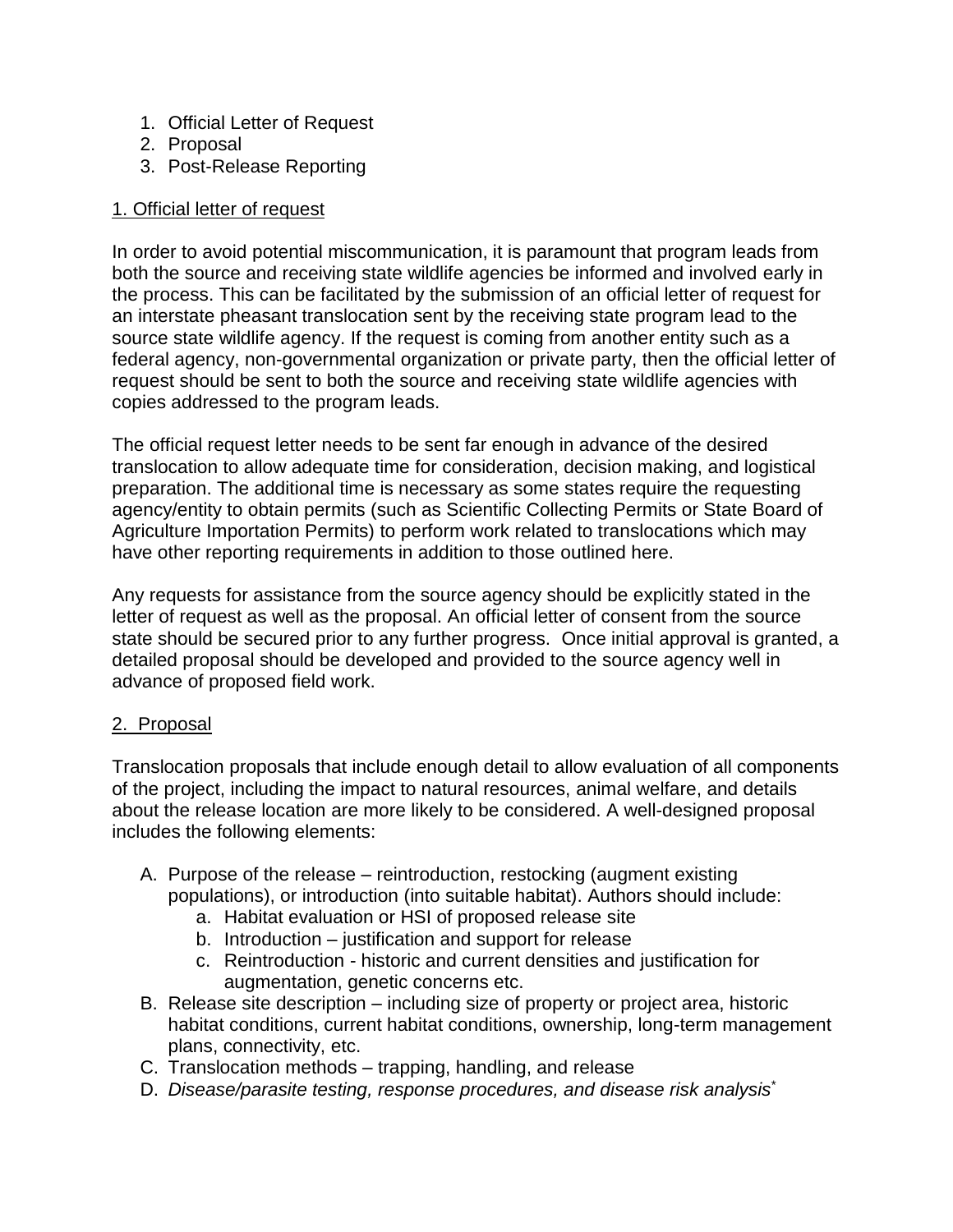- E. Proximity of release to large domestic poultry or gamebird operations
- F. Proposed source location/ownership
- G. Expected timeline / multi-year request / timing of release
- H. Target number of birds per year and total, including age and sex ratios
- I. Any previous translocation efforts/experience
- J. *Monitoring protocols \*\**

If information is insufficient for program leads to fully evaluate the project, approval could face significant delays until concerns are addressed.

#### *\*Disease and Parasite Considerations*

The NWPTC recognizes the need for mandatory testing for poultry-susceptible diseases. The [National Poultry Improvement Plan](http://www.poultryimprovement.org/default.cfm?CFID=1131323&CFTOKEN=565c4505a8516c41-6A05D0ED-D464-3A06-49F6C52B830F001F) (NPIP) is a voluntary program administered cooperatively by the USDA, various states, and the poultry industry since the 1930's. This plan specifies disease testing and monitoring for poultry, which under NPIP definitions include pheasants and other resident game birds. The program includes testing for *Salmonella pullorum and S. enteritidus,* avian influenza, *Mycoplasma gallisepticum, M. synoviae, and M. meleagridis.* Because of variation in state testing requirements, we also recommend testing for diseases and parasites specific to game birds and geographic area. Diseases and pathogens to consider testing/screening for include, but are not limited to:

- A. Avian influenza blood test or oropharyngeal swabs
- B. *Histomoniasis* fecal test
- C. *Salmonella* blood test
- D. *Mycoplasma gallisepticum* and *M. synoviae* blood test or oropharyngeal swabs
- E. *Cryptosporidium* fecal test
- F. *Coccidia* fecal test
- G. *Capillaria* (gapeworm) fecal test
- H. *Trichomonas gallinae* oropharyngeal swabs
- I. Ulcerative enteritis/colitis (*Clostridium colinum*) necropsy, anaerobic culture, fecal gram stain, or PCR
- J. Pox virus physical exam
- K. Gastrointestinal parasites fecal test
- L. Inspection for other external parasites

#### *\*\*Monitoring Protocols*

Each source state may have certain conditions of project approval including but not limited to population and habitat monitoring. Interim measures of progress over at least five years could include:

- A. Annual monitoring to document presence/absence at a minimum
- B. Estimates of survival and carry-over of translocated birds, and overall population status